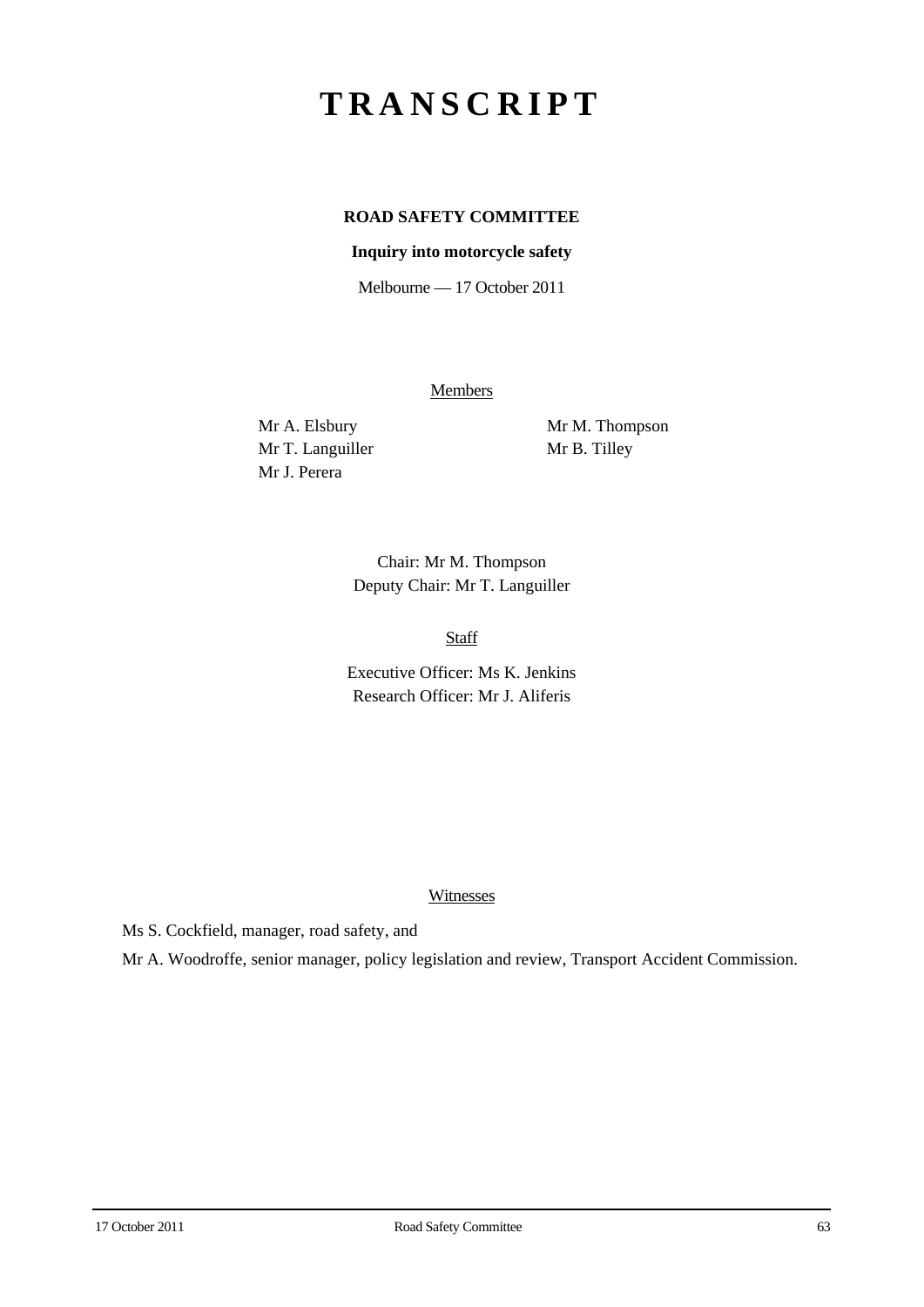**The CHAIR** — I take the opportunity to welcome you this afternoon to our hearings. You will note that we received some 68 written submissions regarding the terms of reference and that the purpose of the hearings is to obtain further evidence covering our terms of reference from a number of witnesses. You are reminded that anything you say or publish before the committee today is protected by parliamentary privilege. However, once you leave the hearing statements and documents do not have the benefit of that protection. Hansard will be recording proceedings today and will provide a proof version of the transcript to you for the purposes of correcting typographical errors. There are a number of witnesses or observers in the room, indicating the high level of interest that the issues before the committee are generating, and I ask that those people at the back of the room try to keep noise to a minimum. Also, the use of mobile telephones, cameras and recording devices is not permitted, and I ask people to ensure that their mobile phones are switched to mute or off at this point in time.

I welcome representatives of the Transport Accident Commission before us this afternoon. I invite you to speak to the Hansard record and introduce yourselves first. Then we would like to hear you speak on your submission to us, following which we will be pleased to ask a number of questions.

**Ms COCKFIELD** — Samantha Cockfield, manager, road safety, Transport Accident Commission.

**Mr WOODROFFE** — Alan Woodroffe, senior manager of policy legislation and review, Transport Accident Commission.

#### **Overheads shown.**

**Ms COCKFIELD** — Thank you for having us today. Our intent today — —

**The CHAIR** — One moment, Samantha. I want to make sure everybody in the room can hear. How are you at the back there? If you cannot hear at any stage, just put your hand up, and I will invite the speakers to speak not so much into the microphones, which are not for the back row but rather for Hansard.

**Ms COCKFIELD** — Our intent today is not so much to go through our submission verbatim but to highlight a few points, particularly information that the TAC has collected — its own evidence base, which may not be presented by other agencies. We are well aware that VicRoads and Victoria Police et cetera will be presenting to you, and we felt that repeating information that they might also be presenting was not going to take us too far, so the intent today is primarily to focus on evidence that the TAC has gathered itself and work that the TAC has undertaken. My main focus will be on road safety — the data aspects.

There is a question around TAC premium. Alan Woodroffe, our policy expert, will be primarily addressing issues there and any other policy issues that may come up today.

We have a presentation. As just a bit of background, I suppose, the TAC has a requirement under its act to reduce both the number of crashes in the Victorian community and also the costs of transport accidents to the Victorian community. Under its act it does actually have a reason for being involved in road safety. It has been involved in motorcycle safety issues for over 10 years; however, I think it is reasonable to say that our more intense effort over about the last five years has probably been in motorcycle safety. We very much work collaboratively through the Victorian road safety strategy with our partners — Victoria Police, VicRoads, the Department of Justice and in this case the Department of Sustainability and Environment, and also others, not necessarily government departments.

TAC works very much with an evidence-based approach; we try to make sure that all our initiatives and all our undertakings are based on firm evidence or the best evidence we can bring to bear. Just in terms of some of the evidence it utilises and undertakes itself in terms of research, we have an ongoing motorcycle tracking study. It involved about 1700 motorcyclists in its first year in 2009. Last year we had over 1500 motorcyclists. It was undertaken on a weekly basis during the riding season. We have ongoing tracking for our advertising programs or our public education programs. Motorcyclists are included in that as a matter of course, and when we are actually undertaking motorcycle-related education we up the interest there. We have the TAC claims database, which is unique to us and fairly unique in the world, in a way, because TAC is a monopoly provider of third-party insurance, so most people who have relatively serious injuries come to the TAC. Not all injuries end up as a TAC claim though, and we acknowledge that.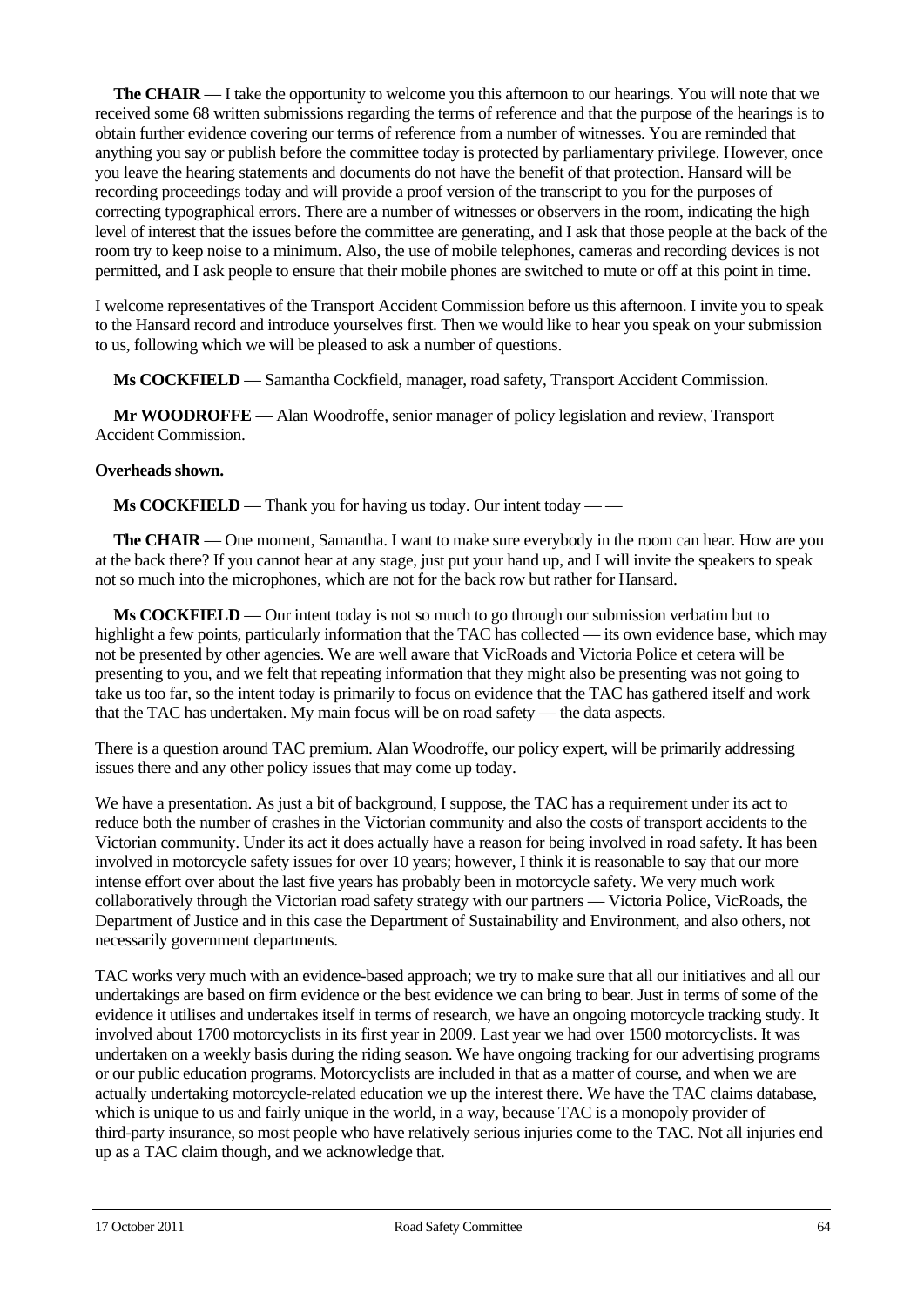We have done some fairly specific work which is not necessarily ongoing but is relevant to this inquiry. We have undertaken research with TAC's own motorcycle clients who have been injured. It was fairly specific work that was done in 2008. We have been inputting into helmet testing that is being done through Crashlab in New South Wales. We have also been involved in a number of ARC linkage programs, specifically around motorcycling issues and very much looking at the protective clothing area. We have actually taken some observational studies in relation to wearing rates with the aim of them being benchmarking surveys, and we will continue to look at wearing rates through observational studies down the track. We have just started a protective clothing testing program that tests the quality and fit-for-purposeness of protective clothing.

Just a little bit about what we know from our work and from TAC claims: we know that 4 per cent of vehicles registered in Victoria are motorcycles. Thirteen per cent of TAC's accepted claims are by motorcyclists, and about 20 per cent of TAC claims costs also relate to motorcyclists. We know that motorcyclists are extremely vulnerable and that in TAC's own claims they are overrepresented. In terms of claims trends, the number of claims we have been receiving has increased over the years, as have motorcycle registrations. The majority of our claims by far are by males — 93 per cent. Most are under 49 years of age. Sixty-eight per cent live in Melbourne, but only 52 per cent of those people have their crashes in Melbourne, so a proportion happen some distance from their home area.

Interestingly, we do see some trends. In terms of Melbourne crashes, they do tend to be committed-type crashes. We see peaks in the mornings and evenings. In terms of the rest of the state — basically rural and regional areas — we see weekend and daytime crashes being much more prominent.

There is a little bit about our knowledge of off-road versus on-road crashes: 60 per cent of our claims at TAC relate to on-road or to road bikes in on-road crashes; 31 per cent are off-road; 7 per cent are scooters; and about 1.4 per cent are mopeds. We do not really know what the others are. There are some cases where we just do not understand what the bike type was.

We know that large bikes account for a very large proportion of claims, so 45 per cent of over 500 cc. Interestingly, most of the bikes that come through our claims are actually registered, so registration rates for TAC claims are very high. That may be expected because there probably is a perception in the community that you need to have your bike registered to make a TAC claim.

The Victorian Injury Surveillance Unit data showed us, when we were looking at this submission, something quite interesting in comparison to our own claims data. We know from the VISU data that 18 per cent of admissions and 25 per cent of all emergency presentations, or all off-road emergency presentations, are from 0 to 14 years — very young people — yet the TAC's own data shows that only 2 per cent of claims are actually represented by those under 17 years. The TAC's data is probably not representing the real picture. We are starting to understand that there are a lot more young people — and we did just hear the coroner also speak about this — being injured in motorcycle crashes, potentially off-road, than we previously understood.

We do have some evidence — and this is probably more through cases coming to court where we have had to investigate in some detail — of unregisterable and do-it-yourself in terms of build bikes being involved in fairly serious crashes, and that is coming more to the fore in fairly recent times.

In terms of using police data, because our own data does not give us this information, we know that 39 per cent of crashes occur at intersections, with about 15 per cent of those being side-impact crashes. Loss-of-control crashes account for about 27 per cent of injuries.

**The CHAIR** — Is this generic information or motorbike information?

**Ms COCKFIELD** — This is specifically related to motorcycle injury crashes. And 21 per cent of motorcycle injuries relate to run off-road. We feel that particularly loss of control and run off-road crashes could be related to speed. Although we do not have good information around speeding in relation to injury crashes, we do know from police data on fatality crashes that a large proportion are speed involved.

I spoke earlier about the fact that the TAC undertakes a range of research, particularly in relation to behaviours and attitudes, that is particularly relevant to our work in public education. We have been undertaking this work for quite some time. In relation to what we know about attitudes and behaviours to the most obvious risks on the road, drink-riding self-reported behaviour is very low amongst riders compared to drivers. We have only got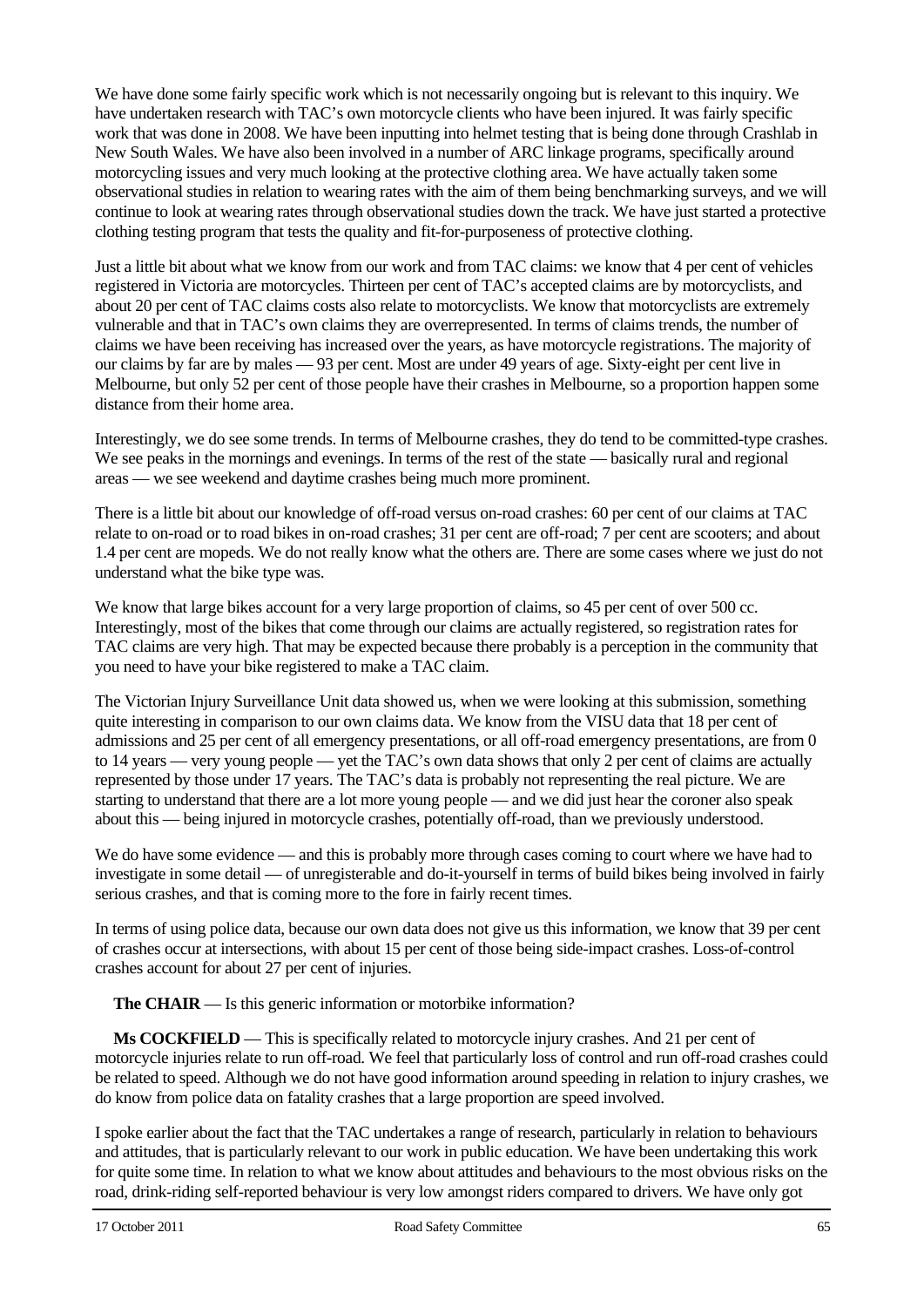3 per cent of riders actually admitting or saying that they do ride and drink. A lot believe it is a very risky practice, so it is not unusual that we would see that very few actually undertake the practice.

Interestingly, self-reported drug use amongst riders is slightly higher than for drivers, but fewer actually report riding after drug use compared to drivers. We have 11 per cent of riders saying that they would ride after taking drugs, compared to 25 per cent of drivers. These are of people who actually admit to using, and again it is understandable because riders actually believe this is a highly risky practice. There are 16 per cent of riders who admit to speeding all or most of the time, and this compares to 11 per cent for drivers — probably not too much difference there. The thing that is interesting about this, though, is that riders believe they are less likely to be caught speeding than the average driver, so 13 per cent of riders versus 26 per cent of drivers believe they are likely to be caught if they speed.

In terms of attitudes to bike safety features and protective clothing, we have 10 per cent self-reporting that they have ABS on their bike. We believe this would be an over-report, because VicRoads tells us that only about 7 per cent of new bikes in the current environment actually have ABS, so it is very unlikely that 10 per cent in the general population of bikes that are on the road would actually have it. We feel that this is actually an issue of education. The TAC has only just embarked on educating riders about the benefits of ABS, so we feel that people probably either do not know what it is or think it is on their bike — or perhaps they are just getting confused with what is on their car. There are 58 per cent who say that they would consider ABS on their next bike, which is very positive.

Approximately 80 per cent of people say that they own a complete set of protective clothing; they actually own most of the clothing. Those who do not own it generally say they do not because it is too expensive or they do not believe they need it. About two-thirds believe that they own, or say that they own, body armour. We are not specific about what types of body armour and whether it is for your knee, elbow or full body armour. If they do not wear gear, it is generally because they think that they are only taking a short trip, the weather is too hot or it is just inconvenient at the time to actually put their gear on.

A bit more about protective gear: TAC has done some of its own research in relation to its clients and the protective gear they were wearing at the time they were injured. I am sure others will talk about Liz de Rome's work in relation to protective gear, which was just released this year and which we also got more recently. What we know is that it is particularly effective in relation to open wounds. Putting gear on does protect against open wounds, but it is not 100 per cent effective. Even with open wounds, we still see it. We saw a good case yesterday at the MotoGP, where somebody actually lost a finger and they still had their glove on. It is very effective, but we cannot say it is 100 per cent effective. I will talk a little bit more about that later.

We also know that wearing a full-face helmet, boots — and when I say 'boots' it is not necessarily protective motorcycling boots but boots versus shoes, runners or thongs — gloves, jackets and riding boots offers substantial protection. The finding from Liz de Rome around the fact that just any boots that cover your ankle offer protection was new news for us, and it was great evidence for us to be able to talk more to riders about the issue of protective clothing.

Just a bit about drivers' and riders' attitudes towards each other: TAC has been doing ongoing work in this area, but with this inquiry coming on we did do a little bit of specific group work, which we are going to continue, into more qualitative work down the track. I suppose what we have seen over the years that we have been doing work looking at drivers' and riders' attitudes is that the idea that there is a joint responsibility to look out for each other and to take care has certainly shifted from when we started this work in about 2002 to today, and the majority actually believe it is both parties' responsibility to do that. We also have quite good agreement between both riders and drivers that drivers do not understand what it is like to be a bike rider. They do not understand the risks that are faced or how hard it is in terms of safety, and that is, as I said, both drivers and riders reporting that.

Just in relation to that recent research — and that was done in August — we found that drivers do not think very much about riders. They do not perceive them as a threat. They do not perceive riders as a major concern in their day-to-day driving, whereas we found that riders actually reported thinking a lot about drivers, drivers' actions and what drivers are doing.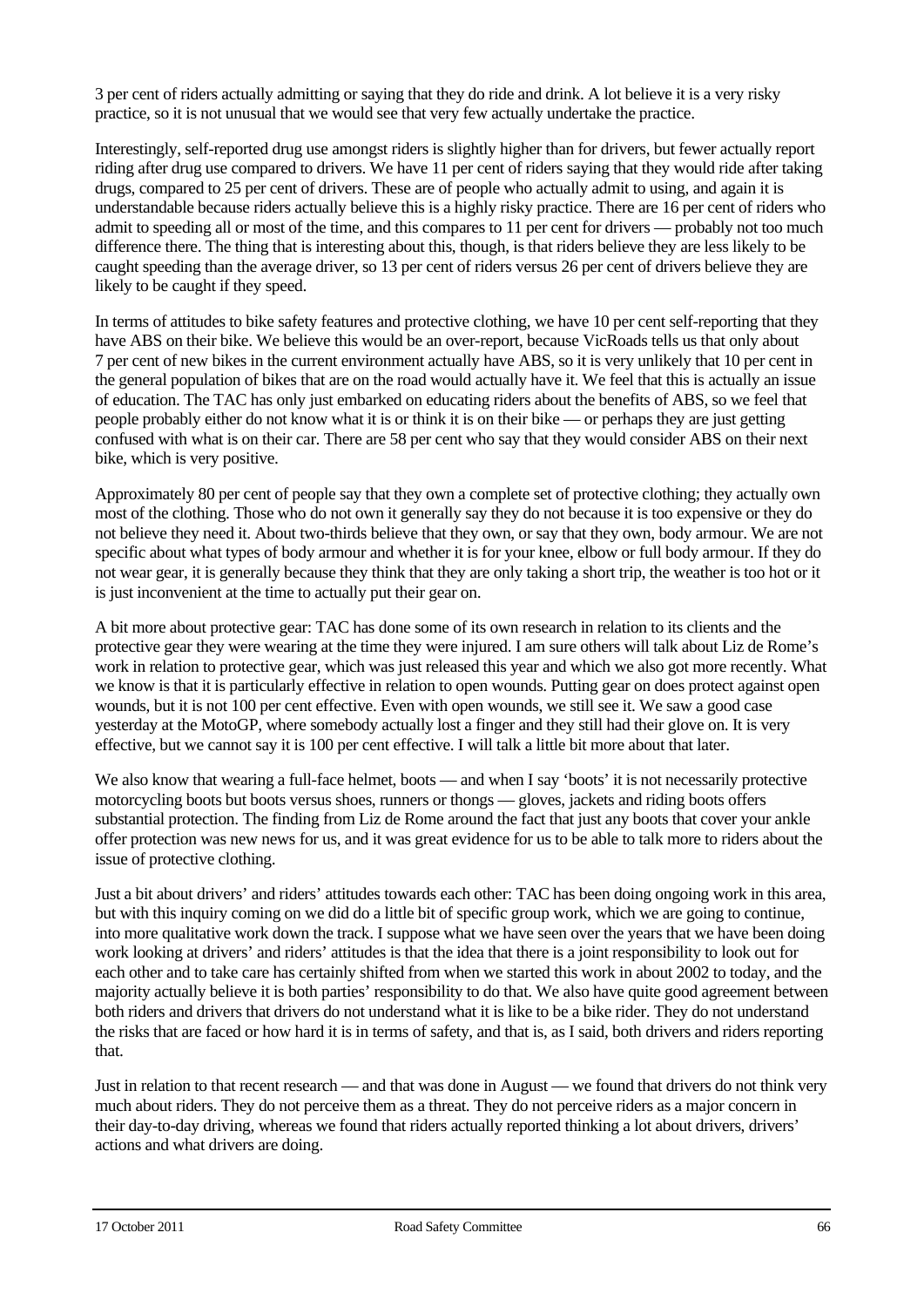Difficulties were acknowledged by both drivers and riders in terms of safety, so again we found that the market research or the group research we did echoed that of our ongoing tracking work. We also found that drivers felt that motorcyclists were hard to see, that they were often very small and they just literally did not see them. This does back up, I suppose, behavioural research that says that when drivers say they did not see a motorcyclist, they genuinely did not see them. They were not looking for something that small. I think it was echoing very much what we know from the literature in this area. If we were trying from this limited research to capture what we thought the relationship was, we would have said it is one of neutrality. We did not really discern any particular concerns in that area.

In relation to off-road riding specifically, the TAC's involvement in a road safety sense has been fairly limited to date. Certainly our evidence base, or the evidence that the TAC has to make decisions on in relation to off-road riding, is very limited, and we have not been doing research specifically in that area up until the last couple of years when we started our own client research.

**The CHAIR** — Just on that point, what is the legal liability of TAC for off-road riding?

**Mr WOODROFFE** — Any vehicle used or intended to be used on a road is covered by the TAC, so that would include largely off-road riding. Unless it is on private land it would be covered.

**The CHAIR** — Private land, no state park?

**Mr WOODROFFE** — State park would be covered — any public access area, because they are usually on tracks that are open to and used by the public for passage with those kinds of vehicles, so they are covered by the act.

**Mr PERERA** — Even an unregistered vehicle?

**Mr WOODROFFE** — Whether they are registered or not, they have some level of coverage. There are certain restrictions in the legislation if you do not have registration, but you are still covered, certainly for all of your medical and like costs. Hospitalisation and all of those sorts of costs would be covered by the TAC.

**The CHAIR** — Long-term rehab needs?

**Mr WOODROFFE** — Yes, absolutely. There is a small restriction on income benefits for people who are unlicensed or not registered, but beyond that all the major cost items in the benefit schedule are covered.

**The CHAIR** — If someone was riding off-road in a national park and then went onto private property, they would not be covered in that circumstance because it is their own property?

**Mr WOODROFFE** — That is probably correct. Even in some cases private land is often open to and used for passage by vehicles. It would depend on the degree of its privacy, if you like. If it was completely closed off and fenced off and all of those sorts of things, then it is probably not covered.

**Ms COCKFIELD** — In relation to our evidence base, at the moment one of the things we are hoping to gain from the Department of Health is admission data that might help us better understand the full range of injuries that hospitals are seeing. We believe that there may not be good understanding, in relation to if you are not registered or your bike is not registered or you are unlicensed, of the level of coverage you may actually be able to access, hence people are not actually coming to our scheme, which is potentially leading to underreporting, particularly of off-road riding.

More recently in this space we have started a collaborative relationship with the Department of Sustainability and Environment. They have had an ongoing program in this area and done a lot of research, and we feel that they are best placed right at the moment in terms of helping us on our way in terms of off-road riding safety programs.

Just a little bit about what the TAC has been doing since it started to get involved in motorcycle safety: the TAC's main role in the Victorian road safety strategy is the public education component. It does have a role in all aspects of the safe system — safer road users, safer roads and safer vehicles — but I think certainly our focus is on the public education areas. We have run a number of campaigns over time. One of the first ones was 'Put yourself in their shoes'. This was very much around relationships between riders and drivers, and it was very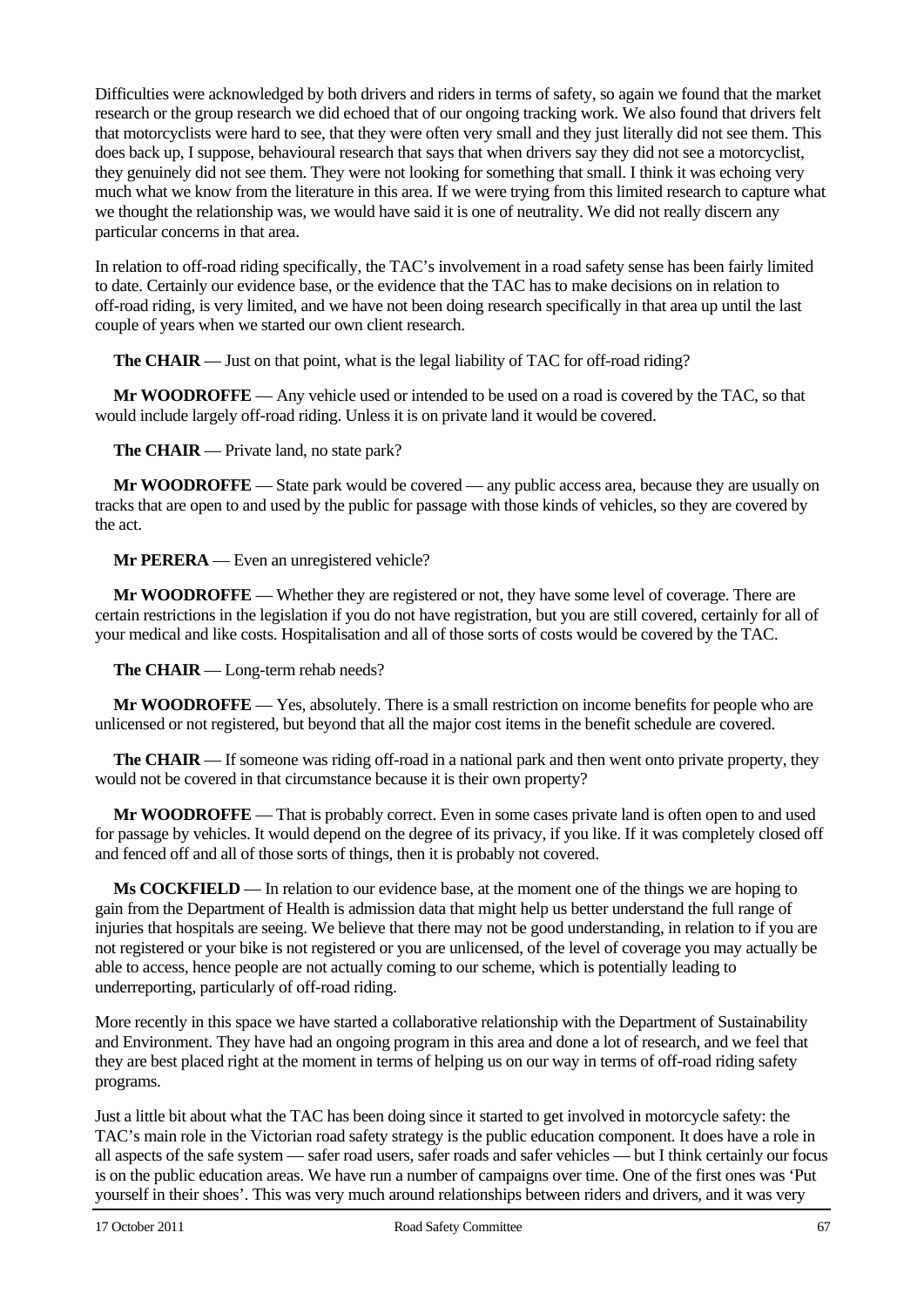much about saying to drivers, 'Put yourself in their shoes. Have a think about what they are seeing, where they are on the road et cetera'. It is a fairly old campaign now.

More recently we have started talking about protective clothing, as evidence comes out that it is exactly what it is aimed to be — protective. I suppose our main campaign in that area and which we are still running — in fact, we have run it this weekend during the MotoGP — is 'What's between you and the operating theatre?'. Basically there are television advertisements and a range of print and outdoor advertising to support that.

Our most recent campaign has been 'It's up to you to reduce the risks'. That campaign is very much about understanding that no matter who is at fault in a crash, the motorcyclist is most likely to come off worse. The campaign goes through a number of risks that motorcyclists face, particularly not wearing protective clothing – speeding, placement on the road et cetera. It is just to say, 'Look, these are risks. At the end of the day you are the one best placed to protect yourself'. Again, there is a television commercial that is supported by a range of other information.

We have also been involved with what was then the Victorian Motorcycle Advisory Council in producing, through levy funds, a remake of an English ad which was specifically aimed at the issue of 'looked but did not see' at intersections, which we know are high risk for motorcyclists. As I said, it was a remake; I suppose it was a relatively cheap way to get an ad addressing this issue. When I say it was a remake, it was actually a voiceover and changes to elements of that TVC from the Department for Transport in England. We have actually continued to run that campaign from the TAC's media spend.

We have a website called spokes.com.au that is specifically dedicated to motorcyclists. We have a training CD-ROM which helps specifically with motorcycle hazard detection and workload management skills. We are currently working on putting that online rather than a CD, which has to be mailed out. It has always been available free of charge, and obviously when it goes online it will remain free of charge.

We work at providing high-level public education messages at the MotoGP and the Australian Motorcycle Expo — the same sorts of messages as for TV — and we provide some support for Victoria Police in terms of specific motorcycle enforcement activities. We have got a range of other initiatives that we are starting to work on or that we actually think there may be some benefit in working on in the future, particularly around anti-lock brakes for bikes. We are starting to see some really good crash reduction outcomes from that, and we are working to ensure riders are actually aware of those outcomes.

We are seeing some motorcycle airbags and evidence of their effectiveness. I must admit it is fairly low-level evidence at this stage, but we are seeing some effectiveness at lower speeds. Inflatable body protectors are becoming more and more popular on the race circuit. We certainly saw them at the MotoGP over the weekend. We are looking at how effective and practical they may be.

On protective clothing, we have a really good evidence base now, I think, to say it works. One of the problems for us is how do we get information to consumers about not just protective clothing but the level of effectiveness. We know that not all protective clothing is created equal; some is better than others. How can we act to provide better information? Literally the no. 1 question that is asked of us when we are at places like the motorcycle expo and the MotoGP is, 'What should I buy?', not just 'Should I buy boots', but, 'What brand?'. It is like 'Should I buy a 5-star or a 3-star car?'. People would like to know what the 5-star protective clothing brand is or piece of clothing is.

Intelligent speed assist (ISA), which is a device currently being incorporated in GPSs in cars — and there are specific ISA devices for cars — we believe has a lot of potential benefit for bikes. It would have to be specifically developed because the interface that we currently have for cars is obviously not suitable for bikes, but we do believe that some sort of speed assist device, letting people know what speed limits they are actually  $in - -$ 

**The CHAIR** — Have you seen that applied in the Victorian context at all?

**Ms COCKFIELD** — Are you talking about ISA generally?

**The CHAIR** — ISA generally.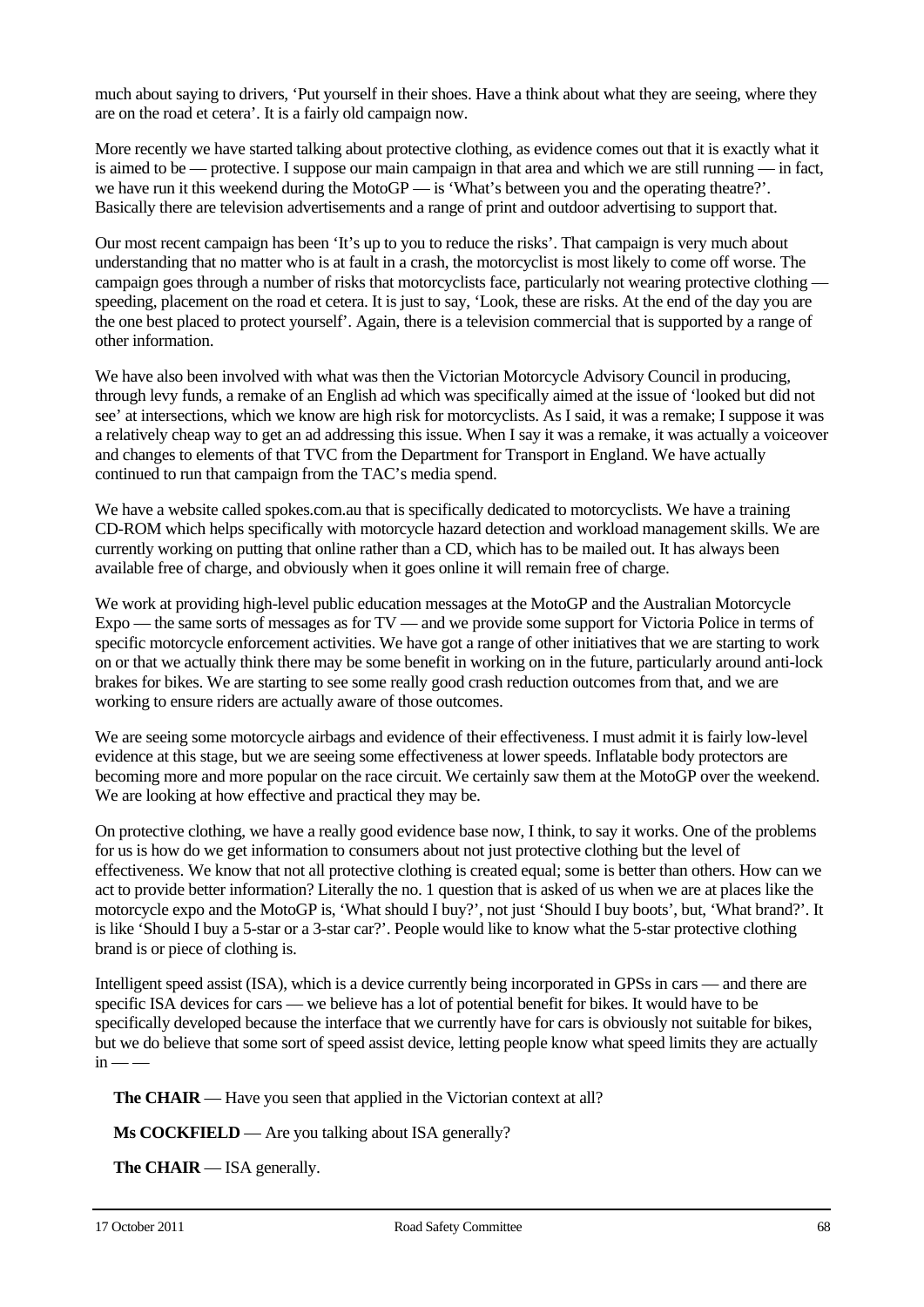### **Ms COCKFIELD** — For cars or for bikes?

#### **The CHAIR** — Bikes.

**Ms COCKFIELD** — No, and we do believe that it would have to be a specific application. But the TAC did help fund development of an electronic speed limit map for Victoria, so the underlying speed limit map is there. It would be some sort of device, a user interface, which riders could use easily. The most common way at the moment is a visual warning — this is, for car drivers — plus an auditory warning. I do not think bike riders taking their eyes off the road to look at a visual warning is very suitable, and I am not sure that the auditory warning would be loud enough, so it would be something like a vibration or something like that, but it would have to be developed. We certainly believe that the technology is there to do that.

We believe that there is also potential in training and graduated licensing. We know that to date in the training area we have not seen good evidence coming out that training improves safety outcomes, but we do not believe that just because we have not seen the evidence that does not mean it cannot. It is just that we do not have something we can hand on heart say is going to work. We know graduated licensing more generally has benefits, as we, I suppose, introduce risks slowly to novice riders and as they increase their experience, their introduction to risks like alcohol et cetera can increase, and we know that has good benefits generally.

Just in terms of research and other research that we have been involved in, the TAC funds a very large Safer Roads Infrastructure program. It is, I suppose for want of a better way of describing it, retrofitting safety to Victoria's roads. The current investment is over \$650 million and that is due to end in 2017. From previous evaluations we have evaluated the effectiveness for motorcycle crashes, motorcycle injury outcomes, and we know that the program is not only effective for car drivers and car crashes but also for rider crashes.

We are investing quite heavily in helmet studies and helmet testing. One of the reasons again is because consumers want that information. They want to understand whether there is any difference between buying a \$100 helmet and a \$2000 helmet. We are making sure that we can get the best possible information out to riders.

We have been in an ongoing sense talking to motorcycle retailers that actually sell protective clothing about how we can better assist them to actually sell protective clothing. We do work with them in store to get people to purchase, because they tell us it is a hard sell, that people come in to buy a bike and they have no intention of spending another \$500 to \$2000 on protective clothing.

We have also, as I said before, been working quite hard with a number of universities and other agencies in relation to Australian Research Council grants and programs.

I am just going hand over to Alan now to speak about the issue of TAC premium.

**Mr WOODROFFE** — The underlying objective of the scheme is to provide both no-fault and common-law cover to everybody on an equitable basis, regardless of their transport choice. So the underlying theory of the scheme is to remain viable in that overall context. There are very few factors that are used in fixing premium. One is vehicle class and the other is essentially your garage address, so whether you are metropolitan, outer region or rural. There is a concession for pensioners, but aside from that those are really the only factors. The scheme does contain some cross-subsidies, but it is actually quite dangerous to look at the cross-subsidies, given the limited factors that we use for fixing premium. For example, we do not fix premium based on age or experience or gender or any of the other factors. It is simply vehicle class and garage address.

It would be fair to say that motorcycles generally are a recipient of cross-subsidy. You will see that because the amount of revenue that the TAC gains from motorcycle riders is only 3.5 per cent of our revenue, whereas 20 per cent of the total TAC outgoings last year in compensation worth was for motorcycle riders. It is not the only cross-subsidy, but it is one of them.

The structure of our premiums has been in place since the scheme's inception. Aside from indexation associated with it, there has been very little change in the structure. So cross-subsidies, if you like, that have emerged over time have not really ever been addressed in the scheme. The only significant change in terms of motorcycles was the 2002 introduction of the motorcycle safety levy, which was originally on all motorcycles over 250, but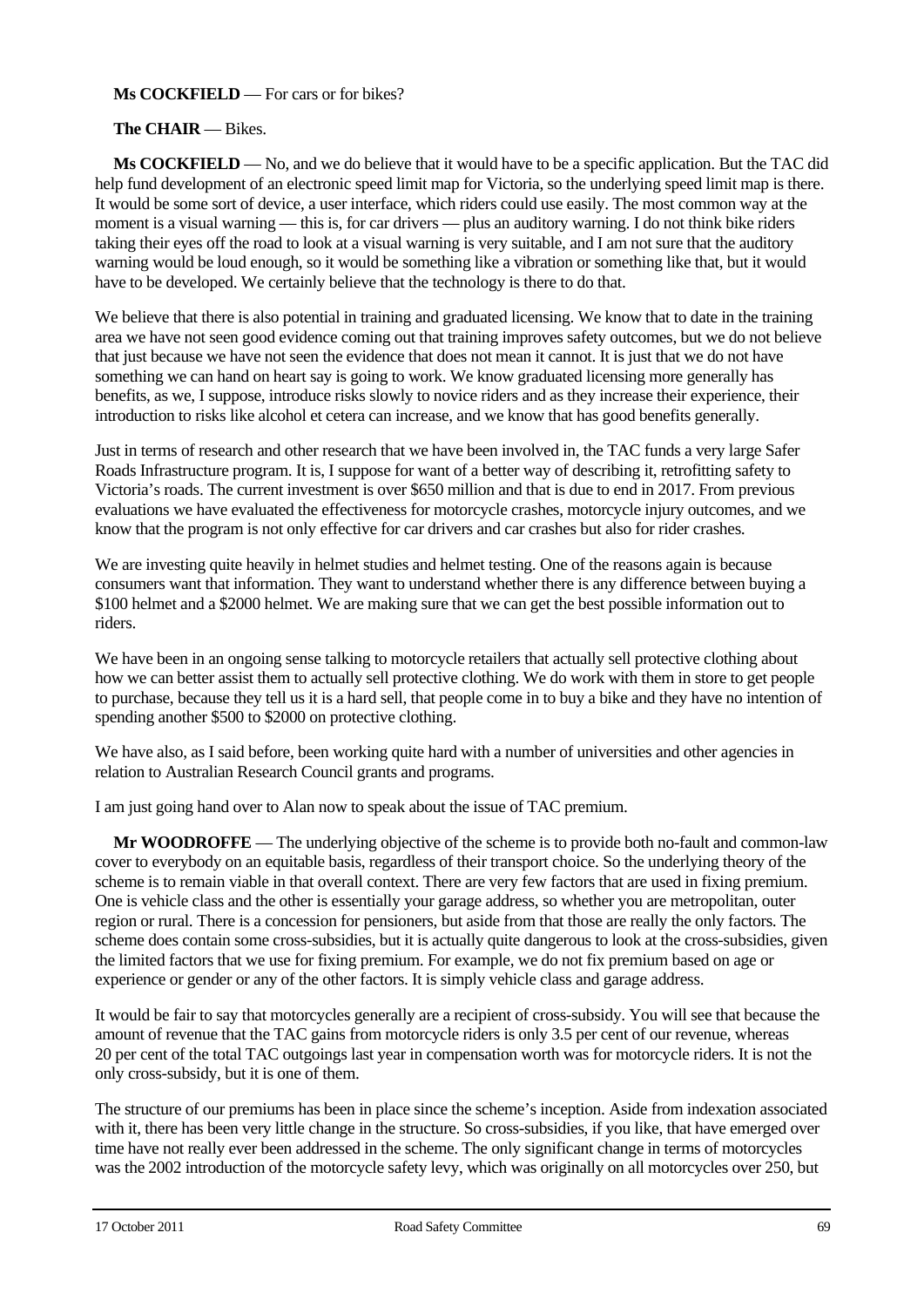now if you have multiple motorbikes you pay it only once. That is currently at \$58. Because that does not go into our premium pool, we do not consider it that as part of the cross-subsidy issue.

The motorcycle charges in Victoria are relatively comparable with those in other jurisdictions: a little higher in New South Wales in a couple of places, and cheaper in some of the fault-based states — Western Australia, Queensland — and in South Australia a little lower. One of the things that perhaps we learn from that is that when you take into account fault you perhaps get a different picture on the cross-subsidisation, but because the TAC has essentially a no-fault scheme and most costs on claims are paid on a no-fault basis, we tend to work out our premiums on an involvement basis, so we equally divide the experience, regardless, and we do not consider fault per se.

I think that is it, in summary. I am certainly happy to answer any questions around the premiums.

**Ms COCKFIELD** — We are almost finished, in fact. We were just about to finish up and say that there was a line of inquiry around working with stakeholders other than government. The TAC has long held the belief that road safety is not owned by government agencies and has tried with all its programs, not just motorcycle safety, to engage with relevant stakeholders. In relation to motorcycling specifically, we have been talking to retailers and some industry groups. We have held demonstration days, particularly around ABS braking, where we have invited a whole range of stakeholders, both government and non-government. Whenever we are holding reference groups for specific products like our Ride Smart going online, we will have industry reps or relevant representatives from, in this case, rider training groups.

Our protective clothing testing program reference group has stakeholders outside government on it. We have recently held protective clothing seminars which were open to all involved in the motorcycle safety area. A lot of non-government stakeholders did turn up to them. We are also ongoing supporters of the Australian College of Road Safety, which from time to time runs motorcycle safety programs which are open to the whole community. Thank you for having us. We are open to questions.

**The CHAIR** — We have a number of questions we would like to go through. What progress has been made towards addressing the recommendations by the Victorian Auditor-General's Office in its report on motorcycle and scooter safety programs?

**Ms COCKFIELD** — I think the main recommendations that we have been working on in relation to that view involve the off-road area and looking at what more we can do in that area. One of the things we are hoping to do is get more data. We actually made a request to the Department of Health for data during VAGO's audit. That was actually before they put out the recommendations because they had alluded to the fact that we may have some underreporting going on. We have not been able to get that data yet, but we are continuing to work with the Department of Health on that. We have developed our relationship with the Department of Sustainability and Environment to a full partnership now, so we are working more in that area specifically.

**The CHAIR** — Your submission talks about an interagency data quality committee. Is this a new or ongoing body? Can you explain what sort of work it does, who sits on the committee, and how often it meets?

**Ms COCKFIELD** — I might take part of that question on notice. I do not sit on that committee personally. My understanding is that it is a committee that Victoria Police chairs and for which Victoria Police is the secretariat, and that the key safety agencies sit on that committee and look particularly at police data. I would like the opportunity to provide you with more information about that.

**The CHAIR** — Just for the record, the information we are interested in is what sort of work it does, who sits on it and how often it meets — and would you provide examples of the types of issues it has dealt with to date. The Hansard transcript will draw attention to that, and if you could follow that through, that would be appreciated.

**Mr LANGUILLER** — Thank you both for your very good submission. Can you provide an update on progress made by your agency to date across the 2009–13 initiatives in the road safety and transport strategic plan for powered two-wheelers? According to the first progress report of the PTW action plan, a number of initiatives due for completion in December 2010 appear to have not yet commenced. Can you explain why this is the case?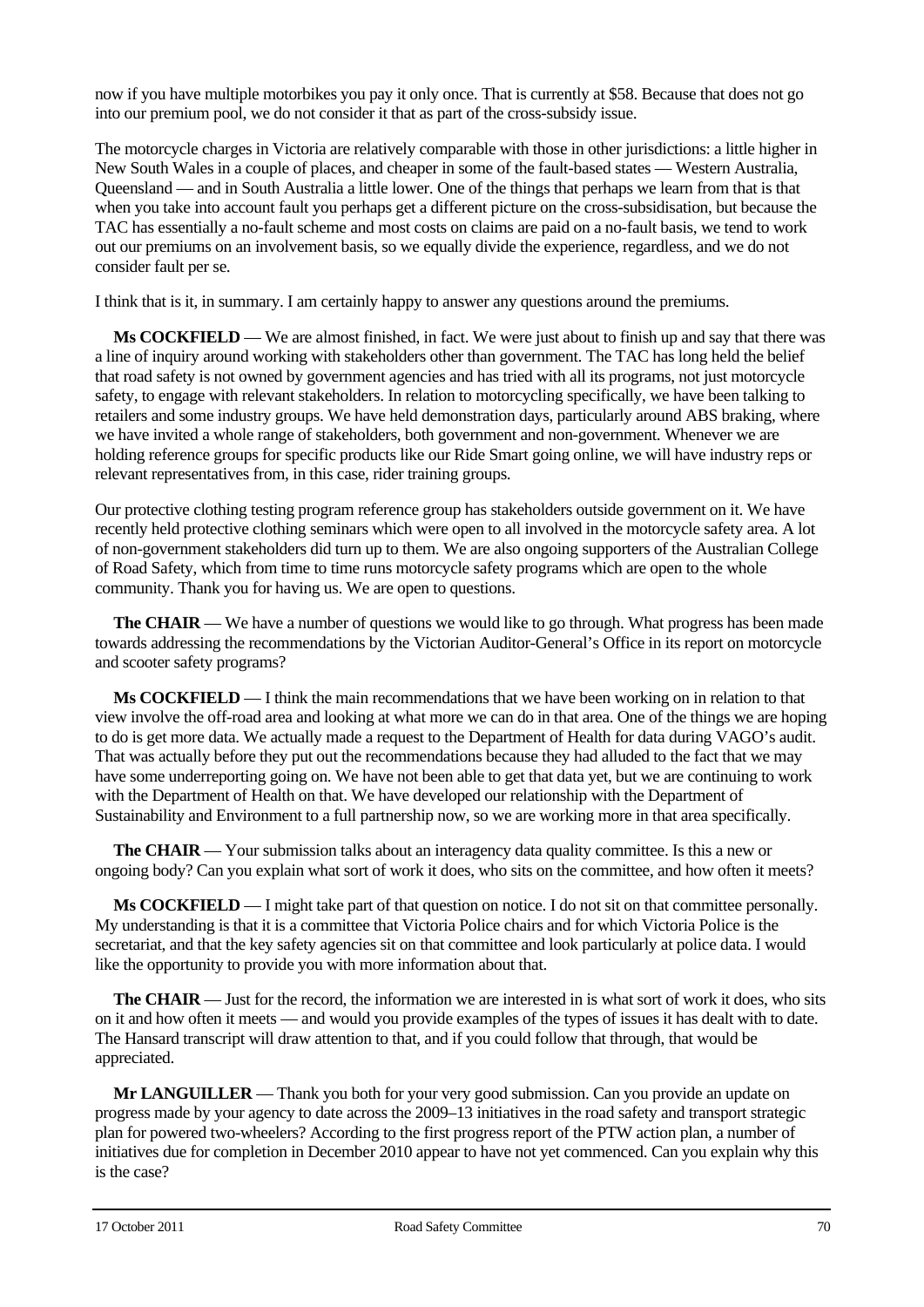**Ms COCKFIELD** — A number of the specific TAC initiatives have not commenced?

**Mr LANGUILLER** — Yes. They were due for completion, as we understand, in December 2010.

**Ms COCKFIELD** — Could you elaborate on which issues they were?

**The CHAIR** — We could perhaps give that to you on notice. We will write to you so that it can be followed up.

**Ms COCKFIELD** — I am actually not aware that anything in the action plan has not commenced. I will take that on notice.

**The CHAIR** — Yes, if we can follow that through, thank you.

**Mr LANGUILLER** — Further, I am cognisant of your presentation on the premiums and the percentages that are allocated to both, which you talked about, but this is a question that you will appreciate one has to ask. One of the criticisms of the safety levy is that it has been used to fund dual-use projects — that is, projects that benefit cars and trucks rather than motorcycles alone. What is your response to that criticism?

**Ms COCKFIELD** — The TAC collects the premium, but it does not make the decisions around how the premium is spent. The process previously was that VMAC provided advice to government about projects it believed had benefit and would actually improve rider safety, and the Minister for Transport would approve projects.

My understanding is that in terms of benefits most of the projects would certainly have the most benefit to riders. A lot of projects we undertake have side benefits that accrue to other groups than the group they are specifically aimed at. When we run a motorcycle protective clothing program, although we are targeting people who ride right now we know that, for example, people who may get on as a pillion passenger down the track will also benefit from knowing that protective clothing actually works. That may not be a particularly good example, but nearly every program we run has some side benefit. I do not think you could say that would be an unusual outcome for road safety programs, that more than one road user group actually benefits from a program.

**Mr TILLEY** — Thanks for giving us your time today. I have four very quick questions. You said during your contribution that both drivers and riders agree that it is up to both groups to improve road safety. How effective do you believe the current TAC ad, which has the message 'It's up to you to reduce the risk', focusing on motorcycle riders needing to reduce the risks, is? Are you able to give us some detail on how you measure the success of that campaign at this stage?

**Ms COCKFIELD** — The TAC tracks the outcomes for all its public education campaigns. That specific campaign was developed based on evidence. It would have gone into market research at the concept stage and also at what we call the post-production stage. That means that before the ad went to air it would have actually been seen by riders and we would have ensured that they were taking out the key messages from that ad. Following the ad going to air, we do ongoing tracking of our public education campaigns. I am aware that the key messages are certainly coming out of that campaign. Again, we could take on notice the exact outcomes and the exact percentages in relation to questions asked of riders around that, and also potentially drivers if they were asked the same range of questions. We do ongoing tracking of all our education campaigns for effectiveness. We are aware of the key message, which is what it is about: that people understand what we are trying to tell them. We have a key message, and they understand the key message; they are getting that out of the campaign.

**Mr TILLEY** — So the measure of success is either limiting the number of incidents of road crashes during the period of that campaign — —

**Ms COCKFIELD** — So in terms of injury outcomes?

**Mr TILLEY** — Yes, please.

**Ms COCKFIELD** — In relation to public education campaigns, we are primarily looking at attitudes and behaviours and self-reported behaviours and self-reported behavioural change. As I said, I will happily provide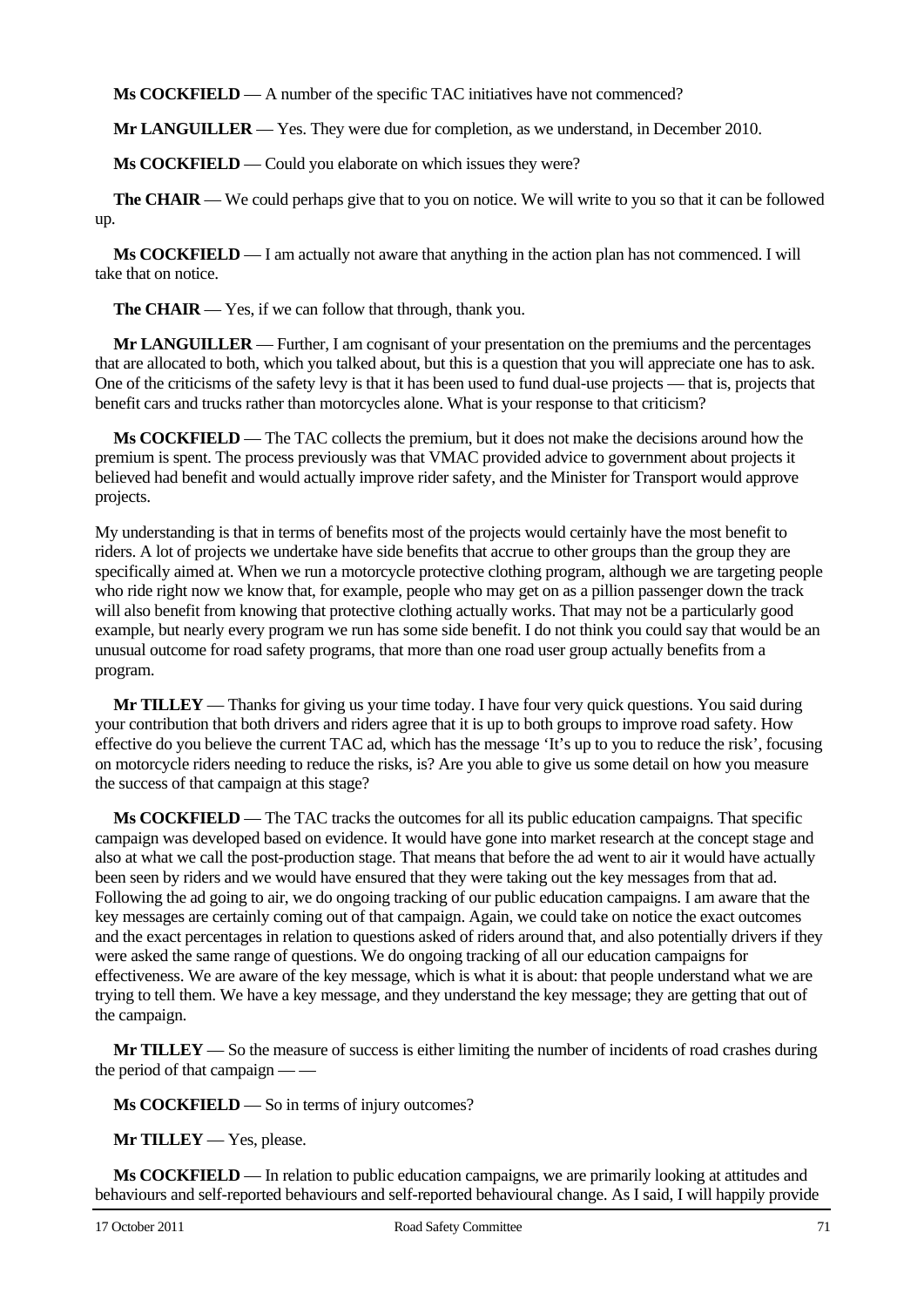the information in relation to that particular campaign. In relation to injury outcomes, partially because of reporting and partially because we know the relationship is not that direct, we do not track specifically against injury outcomes with those types of campaigns. That is across the board, whether it be a campaign targeting drivers or pedestrians or anybody else. The one thing that we are doing, and I did allude to it during our presentation, is observational studies of motorcycle riders wearing protective gear. We will be going back to look at whether wearing rates have improved over time. That will be an ongoing or longitudinal study to look at how successful campaigns have been.

**Mr TILLEY** — Just on your comments earlier, I think it was to the first question relating to specific examples, I am seeking some specific examples of the work that has been undertaken by the TAC in relation to off-road riding. You did mention that at this stage the TAC is needing to get more data. There are some observations from the Victorian Auditor-General's Office that there is some underreporting, and that was by your own admission just a short time ago, and you are trying to get some more assistance from the Department for Health. Can you go into some detail about what activities the TAC is doing, as of today, to address the issue of off-road riding?

**Ms COCKFIELD** — To be honest, the activities we have undertaken to date are very limited. We have been supportive where possible when requested, if people have asked us to join with them in undertaking an activity. For example, there are some police officers who run education programs in the north of the state. We have always tried to be supportive of them when they run stands at things like the motorcycle expo. We have supported police enforcement for specific off-road activity — that is, when they go into state forests or enter off-road riding areas to talk to riders, check licences, check registration and those types of things. However, it is very limited, and that is why we brought it up. It is a very recent space for us.

Historically we have seen off-road riding as a recreational activity rather than a transport activity, which is primarily what we have been concerned with — on-road activity across the board. We have only just started to move into this area. We like to base our programs on an evidence base. We feel that our evidence base is fairly limited, and that has also to some degree dictated how much our involvement has been to date. If we felt like the evidence base was very good or we fully understood what the issues were in relation to off-road riding, we could have moved a bit more quickly, but we are trying to build that understanding. We hope that our relationship with the Department of Sustainability and Environment will improve that.

**Mr LANGUILLER** — Will that include VicRoads? You mentioned DSE but not VicRoads.

**Ms COCKFIELD** — That was because DSE has been working in that space specifically. However, through our partnership we collaborate on nearly every project we do, so it will involve VicRoads, yes.

**Mr TILLEY** — We are looking for someone to step up to the plate and take responsibility. We have heard evidence throughout the day from a number of agencies. We talk about off-road riding, but it is not necessarily about riding around parks, forests and things; we have thousands of kilometres of unsealed roads, and they are roads.

**Ms COCKFIELD** — We are genuinely trying to better understand those issues. We believe we do not have a clear understanding of where the issues are occurring and what the issues are, because our evidence base – and TAC's own evidence base, being our claims database — is fairly limited in the number of claims we have and the types of claims we have. Moving forward, as we gather evidence we will be able to do a lot more in this space and potentially collaborate with others who work in this space.

**Mr TILLEY** — On another matter, which involves the courts, a lot of matters are dealt with by penalty notices and things like that, but when matters appear before a court of appropriate jurisdiction and there is some form of sentence or punishment, so to speak, do the courts have a relationship with the TAC in relation to off-road riders? Do the courts have a role or relationship with the TAC like we have in certain circumstances with diversion programs and those types of things?

**Mr WOODROFFE** — Not specifically targeted towards off-road. Courts deal with their own things, and we support a number of the diversion programs that are run, but there is nothing specifically targeted towards off-road, as far as I know.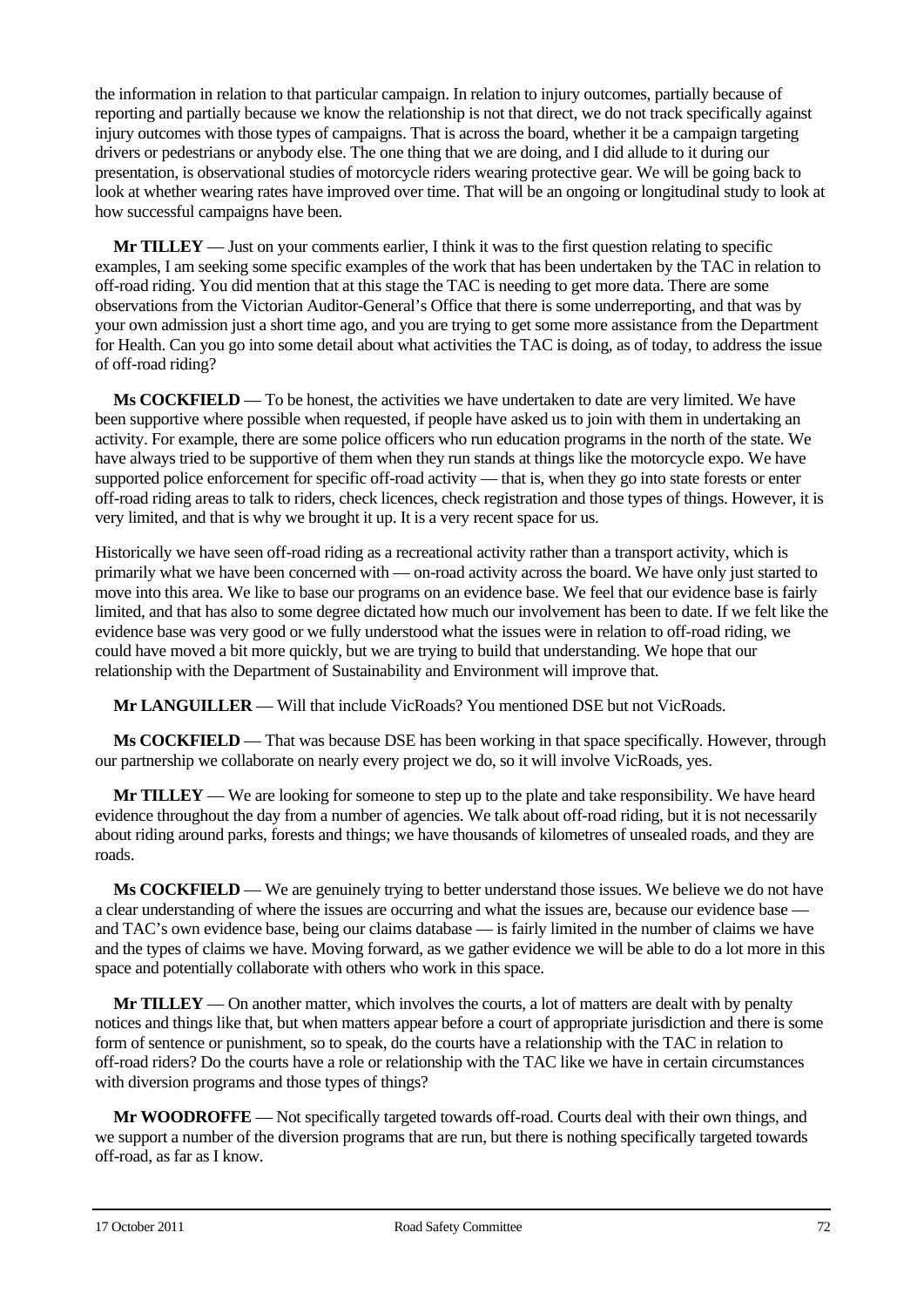**Mr TILLEY** — Thanks for that. In closing, I have one last question. Talking about non-government stakeholders, retailers programs, demonstration days and those things, is there a relationship between the TAC and manufacturers specifically? When we talk about retailers days, demonstration days and those things, does the TAC have relationships with specific manufacturers?

**Ms COCKFIELD** — On demonstration days, no. I am happy to speak about a recent demonstration day we held in collaboration with VicRoads. It was around ABS. We worked with Bosch Australia, which is a component maker particularly of ABS braking systems. I am unaware of any other component maker in Australia that does that work, but I am no expert in that area. We worked specifically with Bosch in relation to that. They have very good demonstration, information and animation in terms of video et cetera. We engaged with them, and I believe for that day they engaged with a number of motorcycle importers.

Other examples include our stand down at the MotoGP, and we have engaged with BMW at times because they have ABS on a range of bikes, and with Honda. We try to talk either through the FCAI or directly to importers about things like ABS on bikes. I do not think it is fair to say that we have specific relationships. When people from any manufacturer have come to us and asked to speak to us, we have been happy to hear from them and talk to them.

**Mr PERERA** — Could you expand on your proposed partnership with DSE, specifically what the partnership involves and the results hoped for as a result of the partnership?

**Ms COCKFIELD** — For the first year of the partnership, which is right now, the plan is fairly low key. The Department of Sustainability and Environment has had field officers working with off-road riders running a committee that involved off-road riders et cetera for a number of years. The TAC felt that this was a really worthwhile activity and a good way for us to start to better understand off-road riding, in a cultural sense primarily. Also one of the things it will help us to do is start our research around behaviours and attitudes to off-road riding compared to on-road riding. At the moment it is quite difficult to access people and reach off-road riders via our normal research methodology, which is either phone based or online based. The Department of Sustainability and Environment has a regional reach to people already, and that is the starting basis for the relationship.

It is also a funding relationship, so we are funding the Department of Sustainability and Environment. We hope that through that funding it continues some of the activities it was able to undertake previously. We hope, once we have an evidence base, that through our own experience and expertise in terms of public education we can start educating off-road riders through that relationship, which is a much more direct relationship. Maybe in the future it will be a more appropriate way to reach off-road riders than perhaps through a television or radio campaign. It is about being at a time and place where off-road riders actually are.

**Mr PERERA** — To clarify, are you funding DSE at the moment?

**Ms COCKFIELD** — Yes, we have provided some funding to DSE.

**Mr PERERA** — Your submission refers to an alternative approach to quantifying cross-subsidies, such as by who was at fault. User-pays models can lead to unintended consequences such as creating barriers to entry or stopping participants from taking part in an activity. Would a motorcycle-specific TAC premium based on risk be so costly as to stop people from riding?

**Mr WOODROFFE** — I cannot say whether it would stop people from riding. Obviously there is a balance you need to strike to ensure that premiums remain affordable, because if they become too expensive then people will make choices either not to register or not to pay the TAC premium at all. Given the level of coverage we provide regardless of registration, you need to make sure that the premiums remain affordable.

I did indicate that it is quite dangerous to look at cross-subsidies in isolation, given that the only classification the TAC uses is either garaged address or vehicle type, because there are lots of other factors which make behaviour more risky or less risky, including age and gender — all sorts of factors are involved in the determination of cross-subsidy. The cross-subsidy information in this paper is based on a very limited dataset in terms of vehicle class and location of registration. The TAC has never used premium per se as a vehicle to try to make people choose particular modes of transport. I do not think that is really part of our role. Theoretically,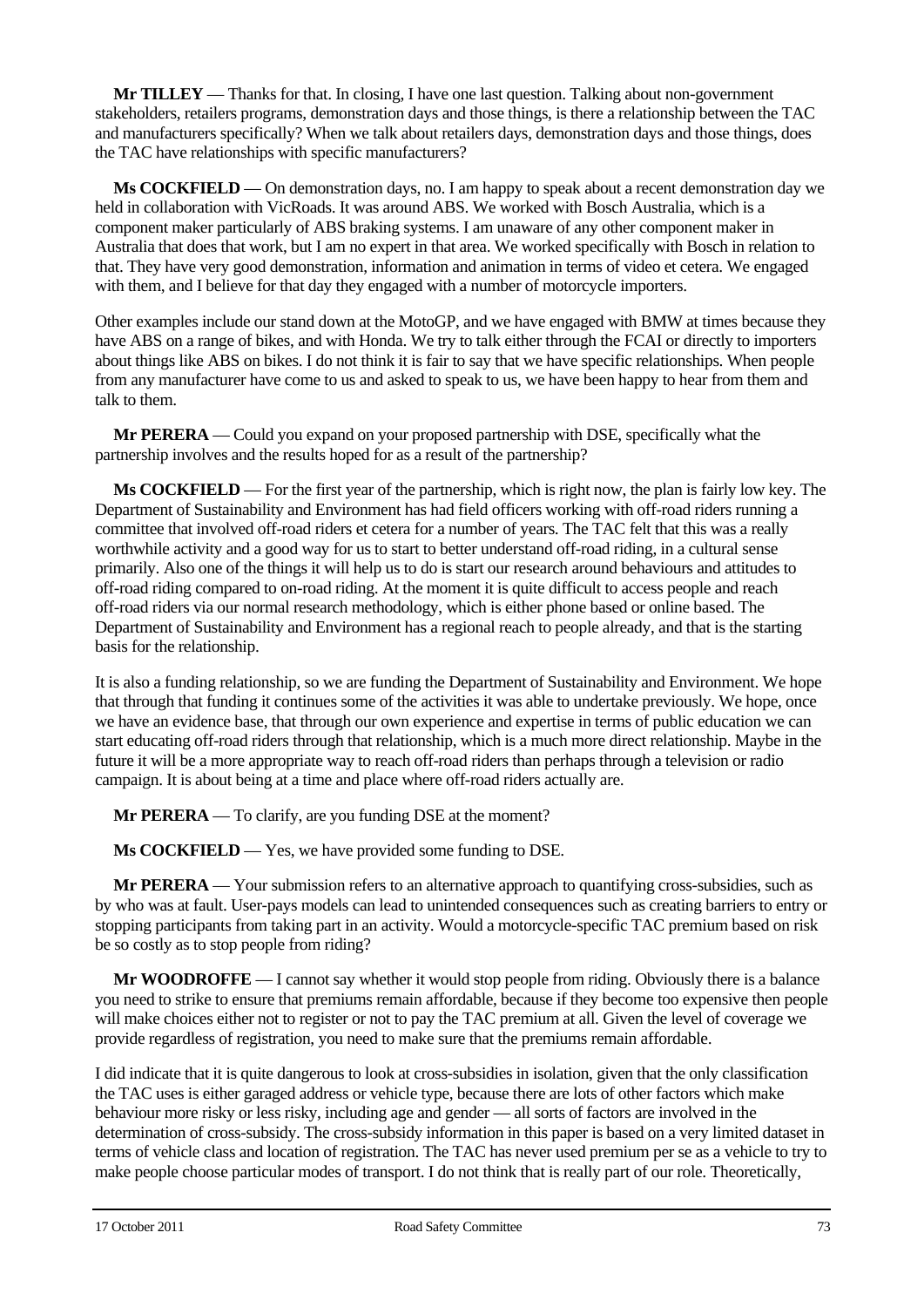could you make premiums so high that people choose other modes of transport? I assume you could, but it is not something we have ever considered.

**Mr ELSBURY** — I am not going to ask you do some mind-reading here, but the first part of this question does sound like it. What I am asking is: why are scooters so underrepresented in your claims, and can it be explained by reference to riding style, different attitudes and lower speeds?

**Mr WOODROFFE** — The answer is probably yes.

**Mr ELSBURY** — To all three?

**Ms COCKFIELD** — I think it is probably reasonable. In relation to travel speeds, scooters are generally seen in inner suburban areas, where speed limits tend to be lower and travel speeds also tend to be lower, which means that if you have a crash, the likely outcome is a reduced injury outcome. Having said that, I specifically remember undertaking some pre-interviews for market research that we have conducted. There was a scooter rider in the inner city probably going about 30 kilometres per hour when a car just popped out. That rider has never been able to lift his arm above his shoulder since that day. In and of itself it is potentially a predictive factor, but it is not going to protect you from all crashes or injury.

**Mr ELSBURY** — Another thing is that Victoria successfully introduced a requirement that all new vehicles sold in the state must have electronic stability control. Do you think that taking that approach and applying it to ABS by mandating it on all Victorian motorcycles would work and have any measurable safety benefits?

**Ms COCKFIELD** — I think the decision about mandating is definitely one for government, and it tends to be a federal government decision. I certainly think that the evidence to date is that for on-road riding ABS is successful in reducing crashes, and in particular injury crashes. That being the case, the more bikes we have on the road with ABS — and when I say 'on the road', I mean that at this point the evidence to the TAC points to on-road use — the better crash outcomes we are likely to see in Victoria.

**Mr LANGUILLER** — Just to be clear, that is the evidence that you have?

**Ms COCKFIELD** — It is not evidence we have collected ourselves, but the evidence we have sighted in relation to ABS for motorbikes, yes.

**The CHAIR** — Okay. It is a requirement under the Multicultural Victoria Act 2011 that government departments report on their achievements and initiatives in multicultural affairs. How are you going within that context, and what is your breadth of coverage, nothing that among some diasporas living in Victoria people will be watching TV programs in their own language more so than perhaps on the four or five main stations?

**Ms COCKFIELD** — Could I take that on notice? In relation specifically to motorcycle programs, I am not aware that we are doing anything in other languages. We may be advertising in multicultural press in other languages. I would have to check that. Having said that, when we do our market research we try to engage across the board. We are not specific about who we are speaking to, and certainly in very recent market research that we undertook in terms of attitudes of drivers and riders to each other there were people with limited English skills who did seem to understand quite a lot about TAC campaigns et cetera. I feel that the message is getting through, but I would have to give you specifics about what we are actually doing in relation to advertising and public education in that area.

**The CHAIR** — Thank you.

**Mr WOODROFFE** — I can say that when anybody makes a claim on the TAC, access to interpretation services is available to them at the point-of-contact call centre.

**The CHAIR** — Do you have data on the breakdown of those requests, so that it may be possible to profile accident ratios at all?

**Mr WOODROFFE** — We would certainly have some information regarding people who asked for interpretation services.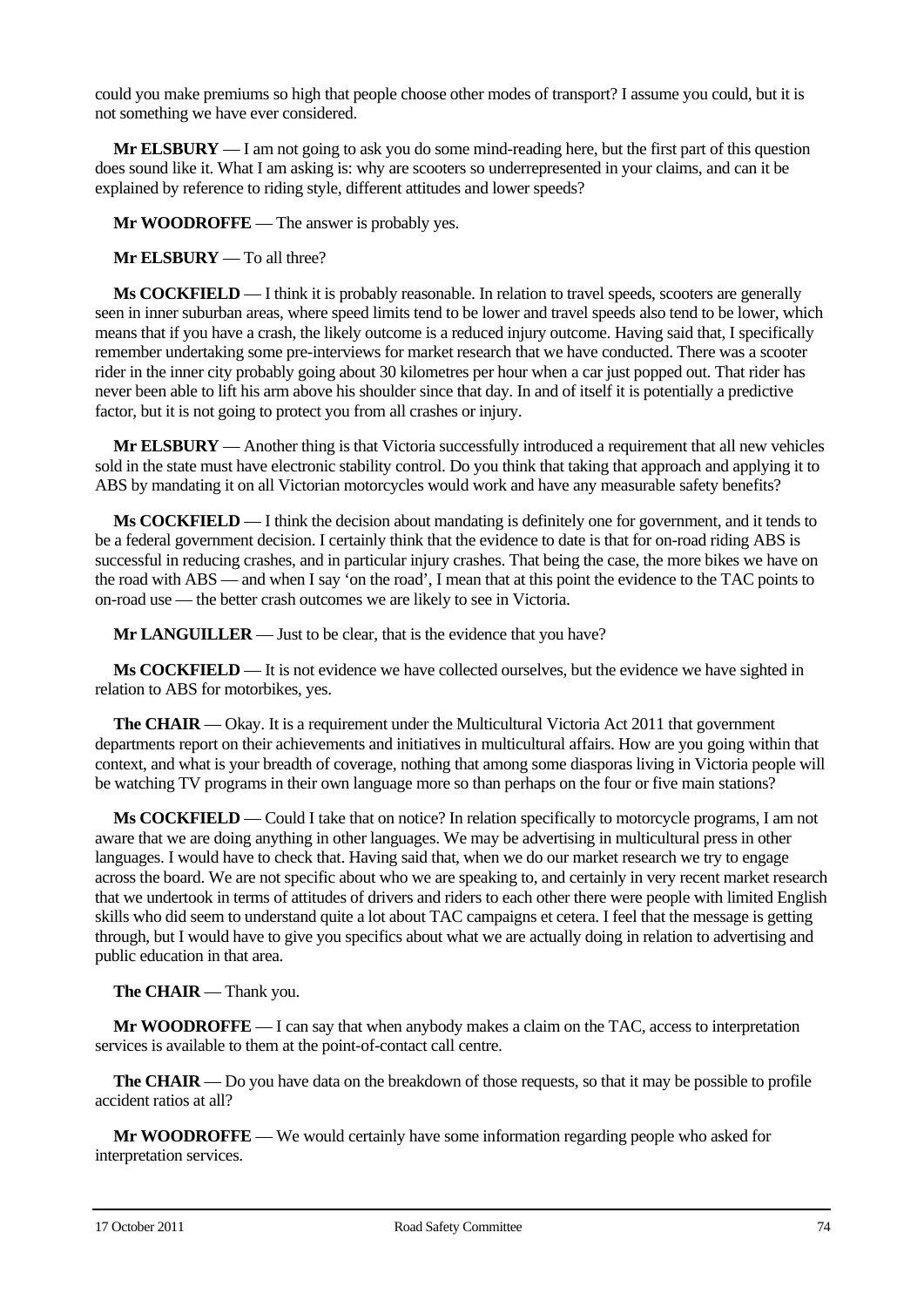**The CHAIR** — Could we have some of that information relayed through to us so that we might make some observations?

**Ms COCKFIELD** — Yes.

**Mr WOODROFFE** — That would only be, though, people who asked for interpretation services. It does not actually give you necessarily a great picture of the cultural diversity of our clients.

**The CHAIR** — There may be one or two clues. It might be of interest, nevertheless.

**Mr WOODROFFE** — Sure. Absolutely.

**Ms COCKFIELD** — We have looked at that data fairly recently from another project, and it does give some clues as to background and where our clients who actually require interpretative services might be coming from.

**The CHAIR** — Thank you.

**Mr LANGUILLER** — Just very quickly, I took on board and took notice of your submission in relation to some research you had done where you asked your clients whether they had actually seen the rider. In the order of 80 per cent of people responded, 'We've not seen the rider'. I am a driver, and I recognise what they say when they say that, because I think there is a blind spot. On occasion I have not seen a rider, nor have I seen the cops driving a very good big car next to me. I regret the last one more than the first one.

I must tell you about the concern I have with accepting that submission by you, if I may, on the following basis: if a driver does not see a rider, that driver by extension may not see a child on the road — it may happen to be my child or yours — or that driver may not see a football or a person. I accept that they might tell you that, but to be perfectly honest my anecdotal experience is that I would question that submission of, 'I didn't see the rider'. I am a bit cynical about it, I must confess. Accepting that submission on the part of yourselves is probably not a great idea, I respectfully suggest, because by extension then a child, a person, a football — and the list goes on and on. I am a driver, so I think you either take responsibility for your driving or you do not, and if you cannot see the rider, maybe you as a driver should not be there. Is that fair?

**Ms COCKFIELD** — I think what you are speaking about is self-reported, so this is drivers reporting that.

**Mr LANGUILLER** — Yes, I accept that.

**Ms COCKFIELD** — We are just reporting what people are telling us. I accept what you are saying, that basically any small object, whether it be a pedestrian, a bike rider or a motorcyclist, is hard to see. I think one of the confounding factors for motorcyclists versus some of those other small road-user groups is speed. When you have somebody moving relatively slowly, the time that you have to actually take in the information and react is a bit faster, so if you have two objects moving at speed your ability to absorb information and make good decisions is less. Often things are happening fairly quickly when we have two moving vehicles — and I am not saying with some bike riders. We see very similar crashes between pushbike riders and motorcyclists. So I think the issue of drivers not seeing small objects is a real one. We have talked about Ride Smart as a training product for riders to look out for hazards, is one of the things that that CD-ROM training program does. We do have a very similar product for drivers, which is also talking about seeing the unexpected, seeing small objects. We have had that evaluated by the Monash University Accident Research Centre, and it does seem that we can train to some degree for those skills.

So the point you make is right. I think it is a real phenomenon. I do not think that it is not happening. It is how we actually overcome the issue that we need to work on.

**Mr LANGUILLER** — I am not sure how to phrase this question, and I may have to be direct, but what is the cost of a death, according to your agency? How much does it cost, and how much does a seriously injured person cost?

**Mr WOODROFFE** — It is extremely difficult to say, because it varies such a lot. We look after people with significant brain injuries, and with levels of spinal cord injury right up to ventilated quadriplegia. The costs